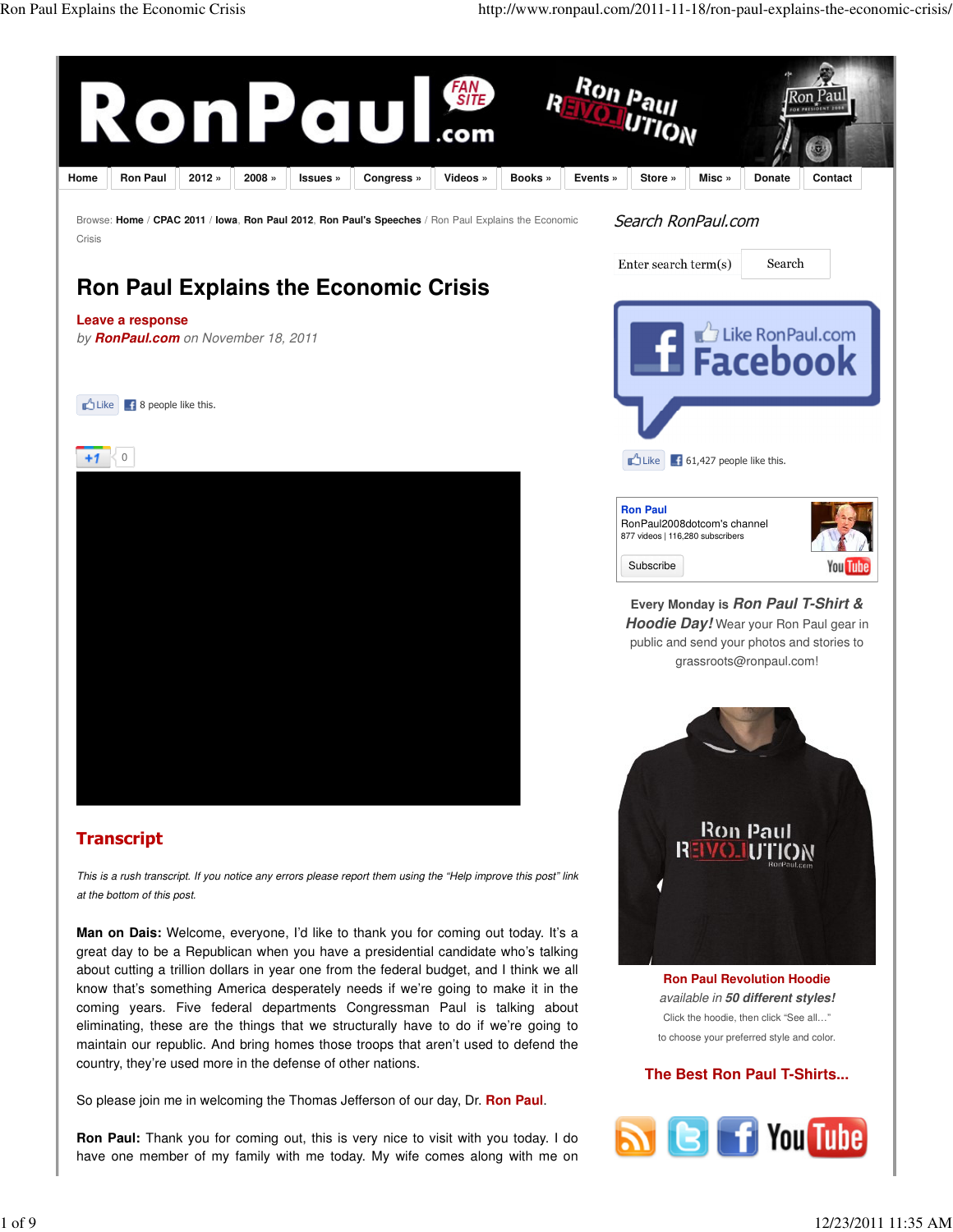many trips, she's not with me today, but I have one of our 18 grandchildren, and that is Lisa, she's sitting over here. But I do appreciate coming out, and of course I consider what we're doing right now as being very, very important because our country has to make a decision on what we're going to do in the coming future, the near future. It used to be a distant future, but now it's the near future. There was a thing that many of us have said, and I'm sure you have felt this way: you know, we shouldn't be giving this huge debt and this burden to our children and our grandchildren. I don't say that so much anymore, because we're it right now. We're seeing the consequence of many, many, decades of spending too much, allowing our government to grow, allowing our liberties to be undermined, allowing our military to do so many things it shouldn't be doing and neglecting the things it should be doing. So, for too long we have allowed our Congress to act in an unconstitutional manner, we've allowed our executive branch to be unconstitutional, and the judicial system. We've gotten into this mess, I believe, because we have not had enough people who understood, believed, and took seriously, their oath of office. If we had the right people in Washington, and only elected a president and a Congress who sincerely believe in our constitution, that's the only way I see us getting back to where we belong.

Most of you know I'm a physician and I went through medical school in the late 1950s and early 1960s. I went into OBGYN and practiced medicine for many years. But even in my early years in medical school and medical training, I was fascinated with reading economic policy. Somebody asked, "Why did you do that?" and I said, "Well, it was sort of like a hobby. Some people go fishing and other things, I just enjoy trying to figure out why you have **inflation**, why you have a business cycle, why you have a **Federal Reserve**", and I became fascinated with it. But those individuals who explain the free market, it turned out they were right, and they made a lot of predictions. For instance, way back after World War II was over and they devised a monetary system called the Bretton-Woods Agreement; nobody was to have a true **gold** standard, but we would have a partial gold standard. And our country was the wealthiest and we had some 700 million ounces of gold, more than any other country ever held. So they said, "Well, the dollar will be as good as the gold, so all the other currencies will be connected to the dollar". And they thought that meant that it would be as good as gold forever. But there was one man by the name of Henry Hazlitt who, in 1944 when they set this up, said, "It won't work, the governments will be tempted, and particularly our government, to print too much money", and they did that. So more dollars were printed, we gave a lot of money away as foreign aid, the money went overseas, and the commitment was that anybody that turned in \$35 could get an ounce of gold, if you were a foreigner. If you were an American, you weren't even allowed to own gold. So anyway, that happened, and our gold supply went from over 700 million ounces of gold down to under 300 million ounces of gold. And that happened in 1971, Richard Nixon said, "No more gold standard", he eliminated the gold standard with an executive order, and it was on that day that it dawned on me what age we were ushering in and it was when I started talking out about the economic system. And I was convinced that the Austrian free market economists were right, their predictions came about, and it also indicated to us, who understood this, that without restraints on just printing money when you need it, politicians would spend money and then print the money. And that's what we've been doing for 40 years. So you might ask, "They've done it for 40 years, it must have worked pretty well, the whole thing didn't fall apart?" But it took us 40 years to get to where we are today. Because in the early 1970s, we were the creditor nation, we were the rich nation, we had the jobs, we had the industry, and others owed us money. But today, our good jobs have gone overseas, we are a poorer country, our middle class is poorer, and our debt is just unbelievable. Taxes can't be raised, even if you want them to be, because there's no money out there, you'll just destroy the economy if you try to do that. So we went from the richest nation as a creditor nation, to a nation that owes more money than any country that has ever owed in the history of the world.

# $+1$  0

## Popular Now

- **Ron Paul 2012 Polls 1855.86 view(s) per day**
- **Ron Paul Highlights at the Fox News Iowa Republican Debate 1684.29 view(s) per day**
- **Poll: Who Won the Fox News Iowa Republican Debate? 1152.29 view(s) per day**
- **Abortion 1058.71 view(s) per day**
- **Ron Paul T-Shirts 1043.57 view(s) per day**
- **Watch the Complete FOX News and GOP of Iowa Debate 785.29 view(s) per day**
- **Issues 739.86 view(s) per day**
- **Ron Paul 2012 732.71 view(s) per day**
- **Ron Paul 688.43 view(s) per day**
- **"Ron Paul Leads in Iowa. How Can We Bring Him Down?" 614.33 view(s) per day**

# All-Time Favorites

- **Honest Money 6869 comment(s)**
- **Abortion 4698 comment(s)**
- **New Ron Paul TV Ad "The One Who Can Beat Obama" 3317 comment(s)**
- **Ron Paul to TSA: Stop Irradiating Our Bodies and Fondling Our Children! <sup>3313</sup> comment(s)**
- **Global Warming 2365 comment(s)**
- **Illegal Immigration 2332 comment(s)**
- **Ron Paul 2012 2302 comment(s)**
- **Ron Paul: Conviction, Not Compromise! 2222 comment(s)**
- **Audit the Federal Reserve 1838 comment(s)**
- **Health Care 1817 comment(s)**

#### Ron Paul: Follow the Constitution & Limit the Size of Government

## Huge Turnout for Ron Paul in Eastern Iowa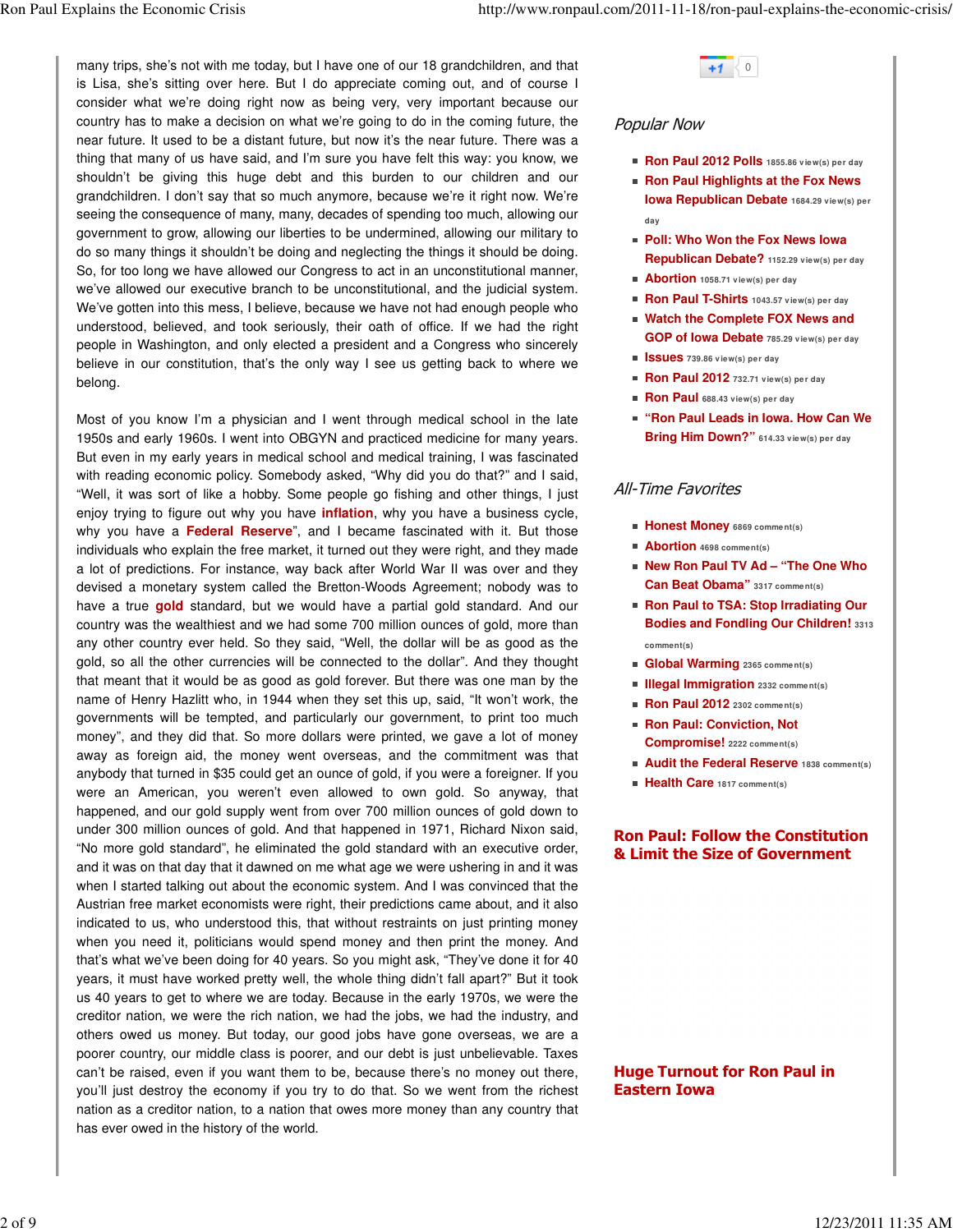And the debt is the big problem, it's a worldwide debt, but it's all based on the dollar. The dollar is the standard, so everybody thinks the dollar can bail everybody else out. So we get to a point where a state needs bailing out, we bail out the states; banks need bailing out, we bail out the banks; corporations need bailing out, so we bail out the corporations. But the situation is such that those on the inside get bailed out, and the middle class gets stuck with the bills, and this is what has become very clear to a lot of Americans now. This was something we should put aside and say, "Well, we have debt, but we're still doing well". Well, it's not going to be that way any longer. So in 2008, when the economic crisis hit, people started to realize that this is unsustainable and something big is happening. So in the system that was designed, the politicians are pretty shrewd, they spend money to get your vote, they say, "We'll get your vote, and we'll worry about the payment later". How do they get the vote? Well, they always do "good things", they at least want you to believe they're going to do. And I think a lot of them are very, very sincere. You take the housing crisis that we have, people really wanted people to have a house, which is a good incentive. I happen to believe that if you want the maximum number of people to have a house, you ought to do it the old fashioned way: hard work, effort, pay, save your money, and build and pay for your house. I think that's the way we get the best. But no, we wanted an easy ride, so the Fed said, "We'll create the money that you need, we'll pass out the money to the banks and they can make these loans. And the loans will be guaranteed". Then it got out of control, the banks started speculating, they had derivatives and there was gambling going on and they created the housing bubble. But when you pump a lot of money into an industry, people may get houses, but also the prices go up. Initially people say, "Well, that's wonderful, my \$100,000 house is worth a \$150,000, so I'll go out and borrow more money". So the whole thing went on for 20 years or so, so there was an obvious bubble there. So the bubble burst, as was predicted, and guess what happened then, the people who were doing the most gambling and making a lot of money (Wall Street and the big companies and the banks) said, "You know what, you better bail us out because there's a crisis coming and there'll be a depression if you don't bail us out". So Congress rushes in, spends a trillion dollars, the Federal Reserve creates more money, and they bail out Wall Street, they bail out the big corporations to the tune of trillions of dollars. And after they did that, the very people that were supposed to be helped with this program, the people who were supposed to get a house, lost their jobs, lost their loans and their mortgages. Our jobs are overseas and it's unsustainable now. So this whole thing, even if the people were the best and very well intended, if it's a failed policy, this is what we get. I connect the economic problems along with our monetary system, because government grows and we can get away with it, but this idea that government can create money … this is why I have talked so much about the Federal Reserve, this is why I have worked so hard on auditing the Federal Reserve. And I am very pleased to tell you with a lot of help from people like you, we were able to get part of an audit of the Federal Reserve, so that means we're on the right track of finding out exactly how that system works.

Today, the Federal Reserve is bigger than the Congress when it comes to money, because they do it in secret and there's no oversight. Congress created a trillion dollars and spent a trillion dollars bailing out the special interests. But the Fed created 15 trillion dollars, 5 of which went to overseas banks. Just the other day, when Bernanke had his press conference where they talk a lot about the debt crisis in Europe, he said, "We'll stand by, we're keeping an eye on it and, if necessary, to keep the banks solvent, we're going to do it." The only tool they have is to print more money. But now the confidence has been lost, the credit rating has been downgraded once recently, and it's about to be downgraded again because our debt is too big. So, in the summertime, people are starting to realize the crisis. The liberal economist say that when you get into a recession, it's a lack of spending. I don't buy into that, it's because of too much spending and too much debt. So they want more spending. Of course, that hit the limits on raising the national debt. So there was this crisis in the summer, there weren't enough members because of the Tea Party Movement new members came in and they wouldn't vote like they have for some 30,

# How Ron Paul Would Defend America

#### Ron Paul: I Met My Wife in High **School**

## Ron Paul: Government Is a Big Auction, They Steal Money and Pass It Out

## Who is Ron Paul?

**Ron Paul** is America's leading voice for limited, constitutional government, low taxes, free markets, sound money, and a pro-American foreign policy. **Read more...**

## Promote Liberty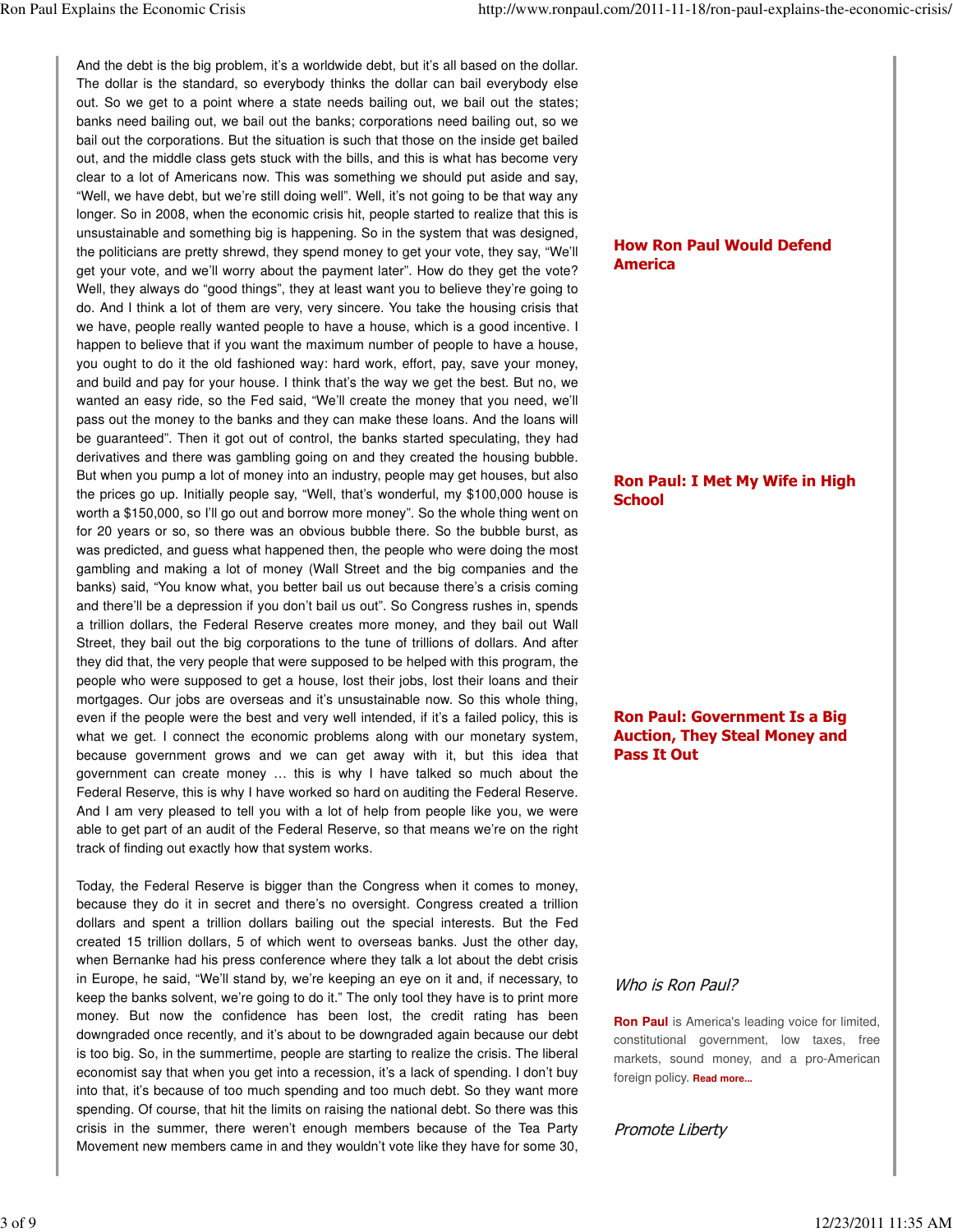40 years just to raise the national debt. So they wouldn't do that and so they postponed it and the Congress couldn't agree on it, so what did they do? They created the super-Congress, 12 people who would all of a sudden have the Wisdom of Solomon and they'll get together and they're going to come up with a solution. But I doubt in the last few hours if there was any good news coming out of that supercommittee, because they're not going to have a solution because they're not admitting the truth. The truth is that we're bankrupt and this can't continue and, therefore, we have to cut spending. And this is why A. J. mentioned my program is asking for a modest cut in the first year; cut 1 trillion dollars, show the people we're serious, and we need to cut spending.

But it seems like most of you understand the necessity for that, but it makes a lot of people nervous, they fear, "Oh, what's going to be cut, a trillion dollars is a lot of money", and it is. Well, we do have to come up with priorities. And the reason I think we're forced to come up with priorities and work this way is because one thing is for sure, we can't continue to do what we're doing, it will end badly. And under these conditions, it usually ends up with a currency crisis, runaway inflation, and everybody suffers, that means the checks bounce. Yes, the government keeps printing money, the prices soar. Even today, those on retirement, fixed incomes, and Social Security, are not keeping up with the cost of living. So their income is actually going down. Well, if we don't do something about it, that will be accelerated, it will be massive. And the more people need something, and the more the government tries to give it to them, the worse the problem will get. That is why I think it's so important that, we as a people, come together and say, "The problem is too much government, too much spending, too much special interests, we have to cut something". So where are we going to start to cut? Well, I have a list of the priorities, and I think at the top of the priority on where I would cut, is all the overseas spending and welfare and foreign aid and all the activities. We should have a government designed to take care of us here at home, that is where I think we should start.

Right now, there is no consideration for those cuts in Washington, either at the leadership of the Republican Party or the Democratic Party. They are saying, "That is off limits". For instance, I've said for years now, and certainly in this campaign I talk about saving money by bringing our troops home. Why are we in a 135 countries, why do we have 900 bases around the world, why do we have troops in Koreathey've been there since I was in high school? We've been in Japan since World War II, we've been in Germany since that time, we subsidized their budgets and we have wars that are going on that are undeclared. This is why I say, the way we should start is bring our troops home and stop these …

Others were very clear about going to war. The war powers are not with the president, the president's responsibility in defending the country in an emergency is: in an imminent attack, or an attack, you defend the country, that's the responsibility of the commander in chief. But it's not the authority of a single person that can say, "Oh, you know, those Iraqis look like bad people, the Iranians look like bad people, and we're going to go to war and we'll get support by telling a few stories about what is the truth". The stuff that we were told about Iraq just wasn't true, they did not have weapons of mass destruction, the Al-Qaida was not there, there were no people in Iraq that had anything to do with 9/11. But the President made the authority and the Congress reneged on their responsibility. And we should do this much more cautiously.

But instead of bringing troops home and being cautious about getting involved in a war, our current President has gotten us involved in Libya right now with no authority given to him whatsoever. Already we've spent over a trillion dollars, and that war isn't over. I mean, it's more disruptive now, it has set the stage for the Al-Qaida to actually go into Libya; they weren't there before. As bad as some of these guys are over there, they sometimes have kept out some of the people like Al-Qaida and Taliban on their own. But that is the problem that we have, and we haven't reversed this. But the

**Get the latest Ron Paul Bumper Stickers, T-Shirts, Posters, Mugs, Speakers, Mousepads, Shoes, Ties, and other Ron Paul Gear.**



**Ron Paul 2012 Long Sleeve Raglan**



**Ron Paul 2012 Performance Micro-Fiber Long Sleeve**



**Ron Paul Revolution T-Shirt**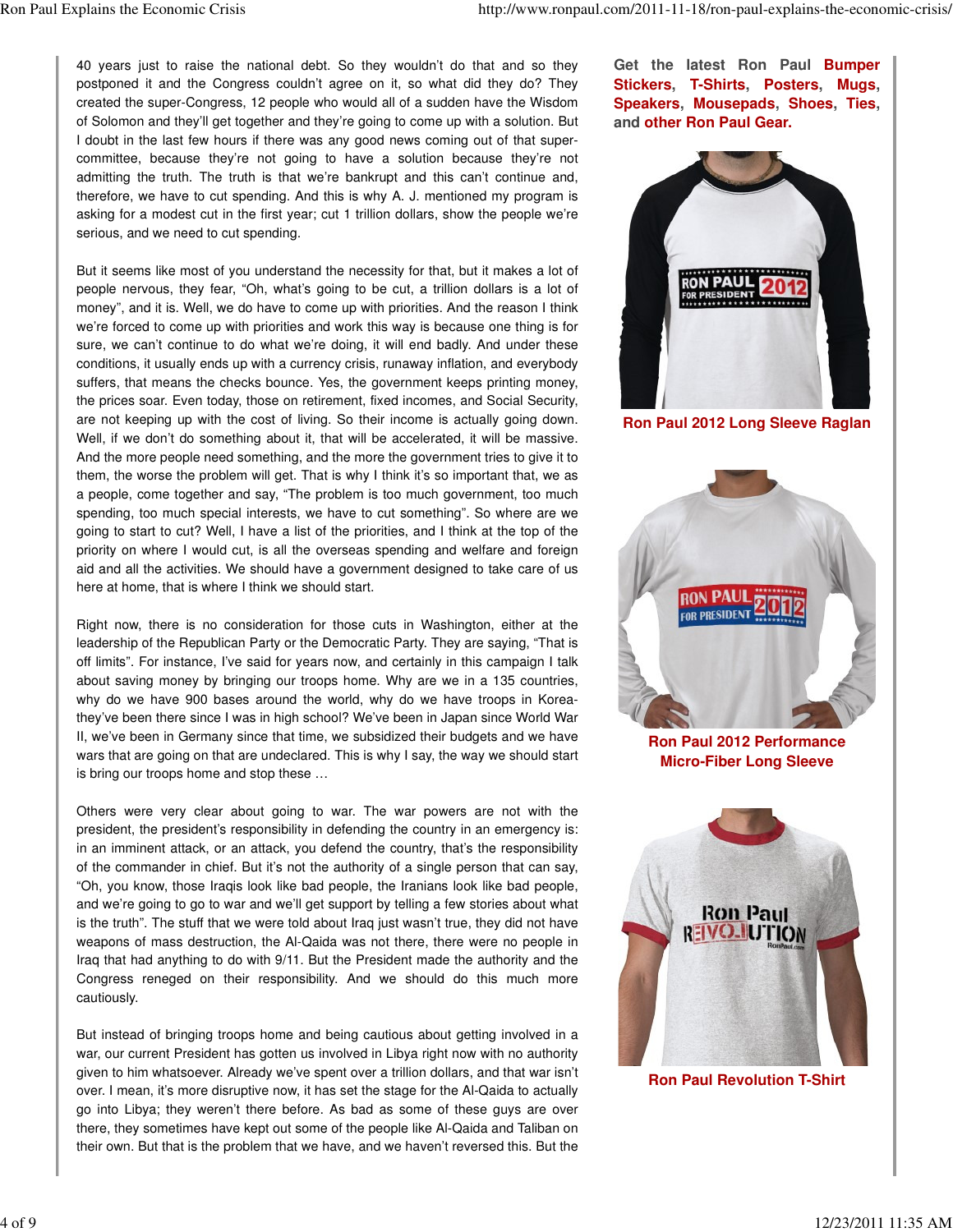President not only has taken it upon himself to get us more involved and expand the war in Afghanistan, which is now over ten years, but he has just announced – he's over in the Far East right now – that he's sending thousands of troops to Australia. Why do you have to pay for troops to go to Australia? And the argument he has is, "Well, you got to watch out for China". China is our banker, what if they want to attack us for, to pay our bills? The irony of this is that we're fighting and dying in all these wars over there to protect oil and who knows what, and at the same time, the Chinese are selling us goods, our jobs go overseas, we print the money, they take our dollars. Guess what they're doing with their dollars, they're investing in oil, they're investing in natural resources in Afghanistan, in Iran, in these countries that we want to keep fighting with. The thing is turned on its head. So we should look to the constitution for guidance, there is no authority for us to be the policeman of the world. A strong national defense is correct. And I really was hopeful in the year 2000 when our candidate at that time argued the case for – because he was disillusioned with Clinton's foreign policy – he said we should not be the policeman of the world, we should not be involved in nation building, we shouldn't be involved in these internal affairs, we should have a humble foreign policy, he said we shouldn't have an arrogant foreign policy. I think that is that is great stuff, I think the constitution limits our activities, the money we have; since we don't have any, that limits it. The founders were explicit on this, they said that we, as a nation, should try to be friends with people and try to trade with them and stay out of their business, stay out of their internal affairs and don't get involved in entangling alliances. Even as recent as the end of World War II, Mr. Republican Robert Taft argued the case of staying out of NATO. He said eventually what would happen is NATO will take us to war. NATO was set up to combat the Soviets, the Soviets are gone, but we still have NATO growing and growing and growing. So does the President come to the Congress? No, he goes to NATO to get these permissions to do these things. So it makes no sense. So my strong argument here is we have to change our foreign policy, we have to have a policy designed to protect our country, mind our own business. And if we need to go war, go to war with the proper procedure, and that is a declaration of war and no messing around with 10 years of no-win wars. If you have to go to war like in World War II, we went to war because we had to, and in 4 years it was over and everybody supported it. But these kinds of wars cause dissent; now 65%, 70% of the American people are sick and tired of what's going on in the Middle East, sick and tired of the wars. And the tragedy is, neither the super-committee, nor the Congress, nor the President, nor the Republican leadership, will cut one nickel out of the military budget. And the only way I think I can get people to accept this, is to get you to think about the difference between military spending and defense spending. Just because we build weapons, just because we spend billions of dollars putting troops in Australia, that doesn't help our defense. That undermines our most serious threat, we are much more threatened here at home than we are by a military force. China spends 1/7th of what we spend for national defense, so they're not wasting their money spending all their funds on military. But we spend endlessly on this, and it will bring us down.

I was drafted in 1962 and I ended up staying in the Air Force for 5 years. And the Cuban crisis went on in 1962, and it was serious because there were missiles in Cuba and a lot of problems. But even at the height of that crisis, the Soviets had 30,000 of these, but you know how that was worked out: they talked to each other, Kennedy and Khrushchev talked and said, "Let's not blow up the world, we'll take them out of Cuba if you take them out of turkey". It made good sense then to them, but even then they didn't want to tell the American people that talking to people like that was wise and prudent. But I think it is wise and prudent. If we were able to talk to the Soviets and Khrushchev when Khrushchev swore he'd bury us, why can't we talk to some people who don't even have nuclear weapons? It's practically like you're unpatriotic or un-American when you say, "Why don't we at least talk to people?" We have almost 12,000 diplomats in the diplomat service, all I'm asking for, and what I would require, is why don't we use them a little bit and practice a little bit of diplomacy.



**Ron Paul 2012 T-Shirt**



**Audit the Fed Hoodie**



**End the Violence Hoodie**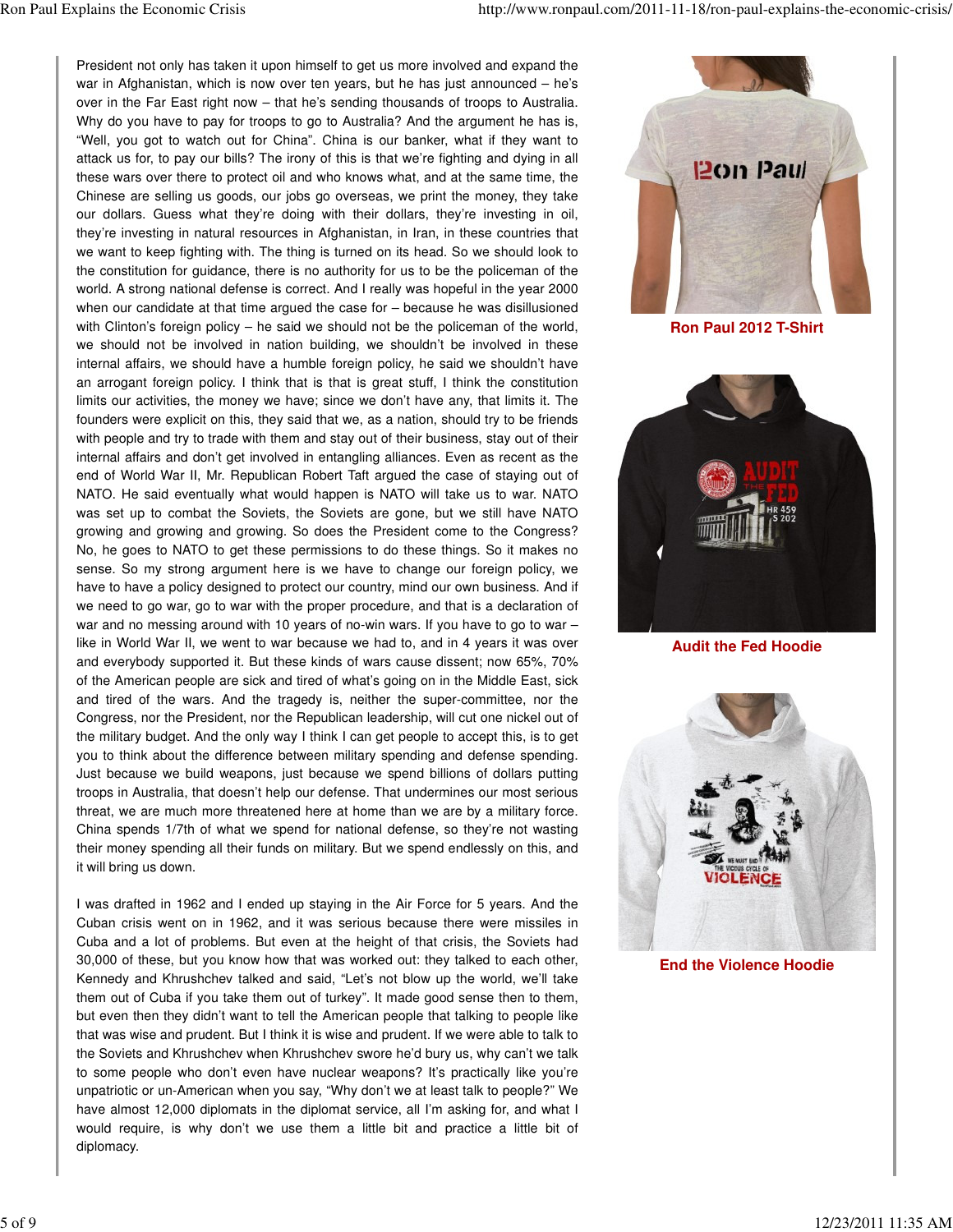Unfortunately, our foreign policy isn't very diplomatic, what they do is they come along and they go to a country like Egypt when Mubarak is running Egypt and say, "We need you to be our friends and we don't want you to antagonize **Israel**, so if you're our buddy, we'll give you 2 billion dollars a year", and we did that for 30 years until that radicalized his people and they threw him out. And so all the money, as far as I'm concerned, has gone down the drain. The foreign policy otherwise is, if they refuse to do it, or if we change our mind about something – we treated Saddam Hussein this way, we were even on the same side of Bin Laden at one time. But we were buddies with Saddam Hussein and then they turned on him, or people turned us down and said they don't want to do our bidding, then we bomb them. So right now it's either, "Give them a lot of money, or bomb them". Why can't we have a third option, why don't we use the diplomat? But I always thought that there were only three options, but when you think about it, there's a fourth option going on around now, and that's the way we're treating Pakistan. Of course, the way I would treat them is talk to them and say, "Bye bye, we're coming home, you work out your problems, they are your neighbors". But no, what we do is we go to them, and because we stirred up some mess over there, some of the Taliban runs over there and hides in Pakistan. So our bombs fall on them, so we bomb the bad guys, we kill them once in a while, but then we have this thing called collateral damage. And about collateral damage they don't want to tell you any truth, that means killing innocent people, and they wonder why they get upset? So the people get upset, but they get upset not only with us, they get upset with their government because we give the government the money. We bomb the people, and give their government the money, and get involved in this no-end war. So it makes no sense whatsoever, we'll have to quit it. The Soviets collapsed for financial reasons, and we will, too. I believe there's much greater threat internally. We take an oath to defend against all enemies, domestic and foreign. Today, there is no foreign government that's going to invade this country or bomb us or come and get us, there is no way that they will touch us, we are still strong. We spend more money than all the rest put together, militarily they can't touch us. But let me tell you, our liberties are being undermined with what we do to ourselves with things like the destruction of our economy and bailing out the special interests. But what about the invasion of our **privacy** in the laws that are passed to make us safe? I don't see any reason for us to have the PATRIOT Act, I think we should repeal it.

Generally speaking, the politicians in Washington have always wanted to frighten the people: there's an economic crisis, bail them out or there'll be a depression; oh, Saddam Hussein is going to bomb us with a nuclear weapon, we better go to war. So that is one thing that I would be absolutely determined and can probably give an absolute promise, that the people will know exactly what's going on and they will not get information that is false, misleading, in getting the people to endorse policies that are outrageous and really damaging to us. This is what we need, we need to know more about our government. But today, our government is secret. If you become a whistleblower and they don't want information, you're unpatriotic. And we're supposed to reward whistleblowers. So the government becomes more secret; think of the Federal Reserve, it's the responsibility of the Congress to monitor the Federal Reserve, they don't do it, they do more spending than the Congress. They're secret and CIA and FBI and everything is so secret. But what about your privacy? The government was set up to protect your privacy, that's what the 4th amendment is all about, protect your property, protect your contract, protect your privacy. So it's turned on its head and we need to make a decision on which way we want to go. I don't think it's that tough a job. When the Soviet System fell apart, the Russians didn't have our traditions; we've had great traditions. We've had a good rule of law, we've had a good monetary system, we had a big middle class. It was never a perfect system, but at least we had an experience of what freedom really can do for us. We don't have that system right now. But going back to that is a lot easier than if we never had those traditions and, therefore, I claim that we can work our way back.

I want to cut that overseas spending, cut some of these big departments, cut









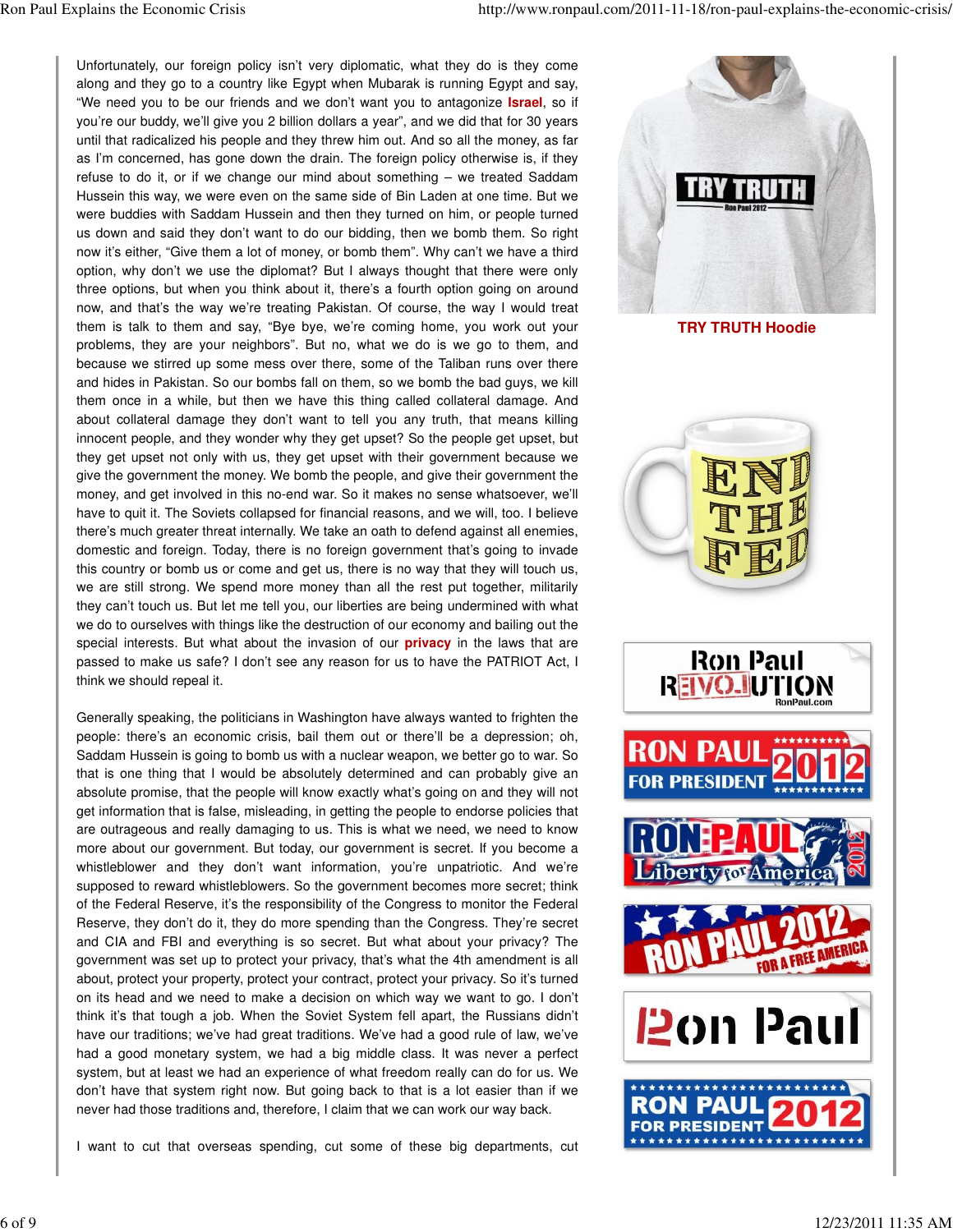enough, but we do not have to cut those who are dependent on programs because they have been taught to live with them. To me, it's the elderly that are receiving Social Security, medical care for the elderly, medical care for the children, and that would be my high priority, with the goal, really, of getting total constitutional government where we have enough confidence, and wealth and faith in ourselves that there are better ways of doing these things. Because, unfortunately, this way has led to a Social Security system and a Medicare system that really is bankrupt. But if we do, if we work with the priorities and cut where we should, we can at least tie over and work our way out of this. Like I said, if we continue to do this, continue to run up the debt and print the money, everybody is going to suffer. We will come home, there is no doubt in my mind that we will come home from overseas, but I'd like to come home in a more orderly fashion. The Soviet system collapsed and guess what, where were they, were did they over-extend themselves? In Afghanistan. You would think that history is recent enough that we could have learned a lesson from it. But economic law is more powerful than the politicians, economic law is what broke down the Bretton-Woods Agreement and makes prices go up. They like to write laws to defy economic laws, for instance, they print too much money and prices go up, they like to put on wage and price control. They do this in medicine already, they pump money into medicine, the prices go up, they reduce the prices and then you get shortages and, believe me, that problem is going to get a lot worse with Obama Care. What we need to do is restore the market forces where the doctor and the patient have something to say about these services and not have so many middle men and the corporations and the drug companies and insurance companies who are the ones who are the lobbyist in Washington who write these laws. So I'm an optimist in spite of all my negative thoughts about where we are today, I'm optimistic because I believe this country has changed even in the last 4 years. I think some of these demonstrations and the Tea Party Movement is good stuff. It's risky because some are just complaining and saying, "Anybody who's ever made any money is part of the enemy". Anybody who ever made money by ripping us off through the tax code and getting benefits and contracts, that's separate from 'if you have an honest living, you work and provide a service'. No we should never attack those people, that is what made America great. But I talk a lot to young people, I go to campuses, the reception is good and I am very pleased with what I hear. And, in fact, 4, 5 years ago I never dreamed that we would be able to get as much attention on the Federal Reserve, that is very encouraging that the people in this country now overwhelmingly think at least we have to audit the Federal Reserve. But I want to one step further, I want to get rid of the Federal Reserve.

Freedom is something that has only been around for a short time when you look at all of human history, because most of history shows tyrants and kings and pharos running our lives; and even in the world today it's mostly dictatorships. But, in a way, if we're unhappy with our government, although we elect our government, it's very dictatorial. And they tell us how to use our land, what we can do, they certainly tell us what we can do with our money and everything else. So this is a time that we will certainly have to make a decision. But the experiment was there, it was great, and I think it's slipping away. We have a chance to do something about it. I am so convinced that the constitution can provide the guidelines for us, and the wonderful thing about freedom and liberty when you do this is, I see it brings people together, because it's not judgmental. Even in the personal sense, we know that we're not supposed to be judgmental on our faith and our religious beliefs, but we should be the same way on personal behavior. Sometimes we don't approve of religious behavior, but in personal behavior we tolerate people more just as long as they don't hurt other people or impose it on us. But we certainly want to tolerate people's willingness to spend their own money the way they want, even if they waste it, just as long as they don't put the responsibility on their neighbor or come to the government and say, "Well, I was irresponsible, now take care of me". So that isn't good. But I think this is open, people are looking at this now like never before, and so for this reason I'm optimistic that we can turn this around, but it will have a lot to do with this election. And for those of you who have come because you have been supportive, I



**More...**

## Disclaimer

**RonPaul.com** is maintained by independent grassroots supporters of **Ron Paul**. Neither this website nor the articles, posts, videos or photos appearing on it are paid for, approved, endorsed or reviewed by Ron Paul. For Ron Paul's official campaign website go to **RonPaul2012.com**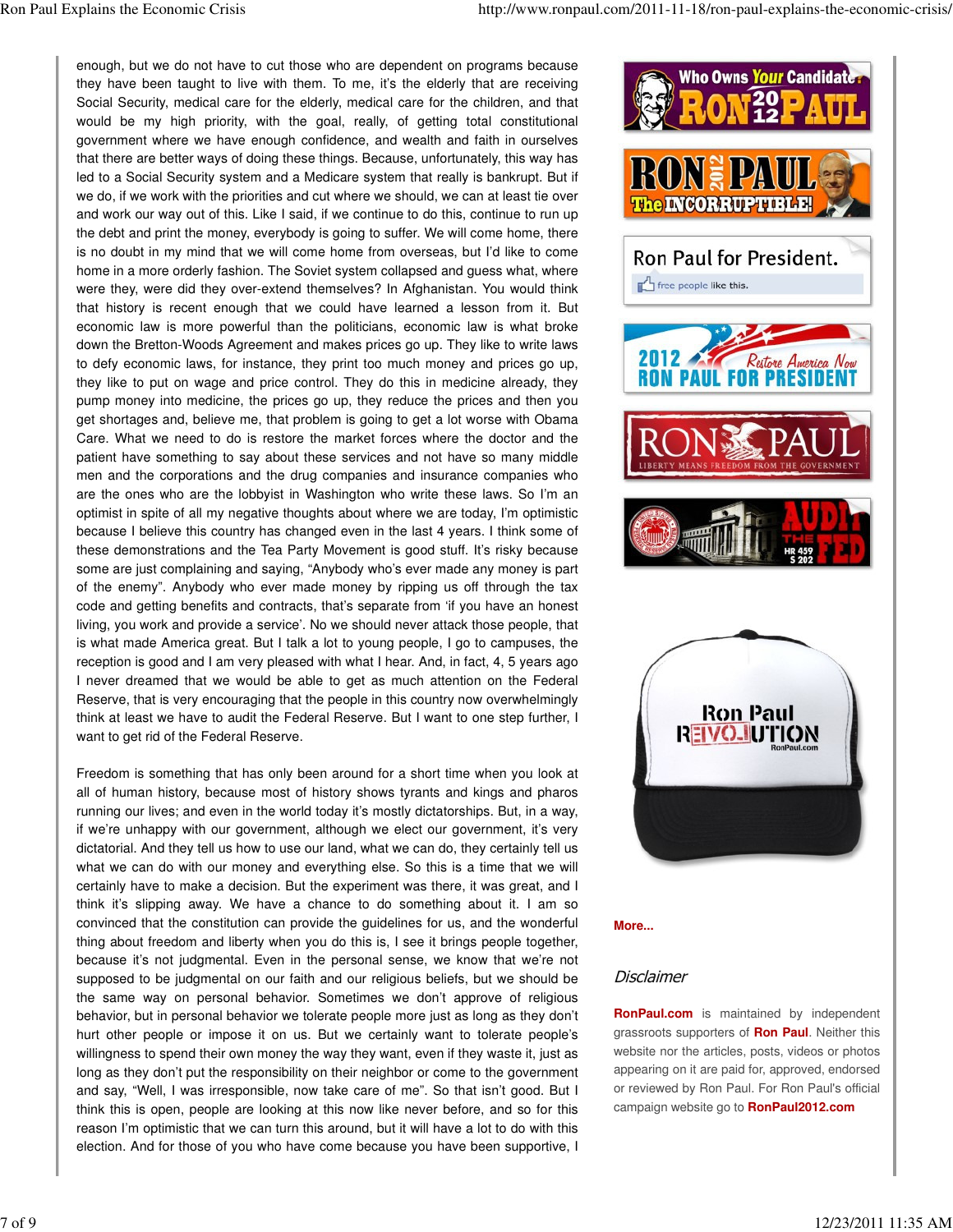appreciate that very much; for those of you who have come to learn more about it, I hope we can persuade you to understand the reasons I am arguing the case for less government and the rule of law and why doing something this year, in this election, and come January 3rd, why it's so important to be involved.

Thank you very much.

**Man on Dias:** We're going to do the Q n A session in a few moments here, but I do want to mention, after the event today, Neil Sour, who is our former Jackson County **volunteer** leaders, Roger Kessler from right here in Jones County, one of our leaders, and Jeff Luecke from Dubuque County, they're all going to stay around. We really need you to get activated, to volunteer to work in your precincts, to knock on doors, to make phone calls. This is how we win Iowa, and it's how we change the world. So that grassroots activity of going door to door, neighbor to neighbor, that's how you win the caucus, it's very important. I'm from Story County, I serve on the Republican State Central Committee, and I know that this is what you have to do if you want to win the Iowa caucus. And it can be done, Congressman Paul can win Iowa, but he has to have your help. If you're not out there doing this hard work, we can't do it. So please stick around, if you've already signed up, thank you for signing up. If you haven't, we'll be sticking around after the event. Congressman Paul will take some question.





**(Help improve this post)**

Posted in **Iowa**, **Ron Paul 2012**, **Ron Paul's Speeches** | Tagged **Anamosa** | **Leave a response**

**0 comments 1 person listening**

**Sign in or Post as Guest**

+ Follow conversation

*livefyre* 

Post comment as

Post to  $\Box$   $\Box$   $\Box$